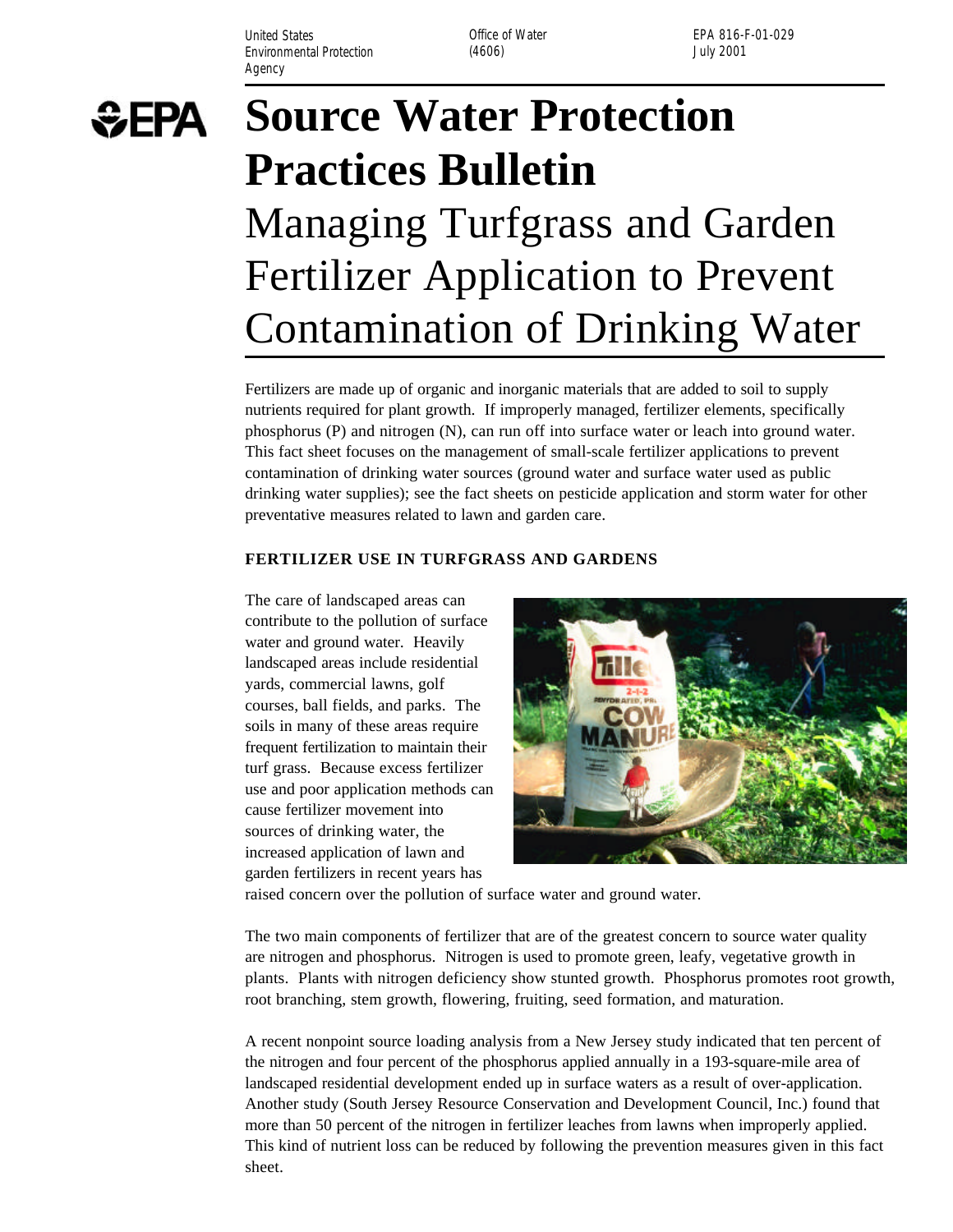### **WHY IS IT IMPORTANT TO MANAGE FERTILIZER USE NEAR THE SOURCES OF YOUR DRINKING WATER?**

Improper or excessive use of fertilizer can lead to nitrate pollution of ground or surface water. Nitrogen fertilizer, whether organic or inorganic, is biologically transformed to nitrate that is highly soluble in water.

Use of nitrogen-containing fertilizers can contribute to nitrates in drinking water. Consumption of nitrates can cause methemoglobinemia (blue baby syndrome) in infants, which reduces the ability of the blood to carry oxygen. If left untreated, methemoglobinemia can be fatal for affected infants. Due to this health risk, EPA set a drinking water maximum contaminant level (MCL) of 10 milligrams per liter (mg/l) or parts per million (ppm) has been set for nitrate measured as nitrogen.

Phosphorus is the other element of concern in fertilizer. Under certain conditions phosphorus can be readily transported with the soil. In fact, 60 to 90 percent of phosphorus moves with the soil. Phosphorus is the major source of water quality impairments in lakes nationwide. Even though regulations that affect the taste and odor of water are not Federally enforceable under the Safe Drinking Water Act, municipalities often must treat their drinking water supplies for these aesthetic reasons.

## **AVAILABLE PREVENTION MEASURES TO ADDRESS TURFGRASS AND GARDEN APPLICATIONS OF FERTILIZER**

This section discusses some of the most often used prevention measures, but is not an exhaustive list of all known measures. For information on additional prevention measures, see the documents referenced in the last section of this fact sheet. Please keep in mind that individual prevention measures may or may not be adequate to prevent contamination of source waters. Most likely, individual measures should be combined in an overall prevention approach that considers the nature of the potential source of contamination, the purpose, cost, operational, and maintenance requirements of the measures, the vulnerability of the source water, the public's acceptance of the measures, and the community's desired degree of risk reduction.

#### **Ways to Eliminate Excess Fertilizer Use**

Fertilizer applications should be based on *soil tests* to avoid the economic and environmental costs that can be incurred with excess fertilizer use. A soil test will show the levels of phosphorus and potassium present in the lawn; however, soil tests for nitrogen are rare. Nitrogen is highly mobile in the soil and tests generally provide little useful information relative to lawns. Most newly planted areas should be tested during initial planting and every one or two years following that. A minimum of three to four weeks after the last fertilization should pass before sampling. For sampling, 15 to 20 cores should be taken at about three to four inches in depth and mixed in a plastic container. Samples can be tested using readily available field kits or submitted to a private laboratory or extension office for testing and interpretation.

*Selecting the appropriate fertilizer* is the next crucial step after receiving soil testing results. Most homeowners use blended fertilizers that list percentages of nitrogen, phosphorus, and potassium in the fertilizer. For example, a 100-pound bag of 10-5-10 would contain ten pounds of nitrogen, five pounds of phosphorus, and ten pounds of potassium. The remainder of the bag contains micronutrients and filler materials that allow for an even application of nutrients. If the soil test shows phosphorus is high, then a fertilizer with a low percentage of phosphorus should be chosen (such as 20-0-10 or 24-3-8). Most lawns contain adequate phosphorus, and continuous use of fertilizers high in phosphorus can result in excessive buildups. These lawns are more likely to contribute high levels of phosphorus to surface water during storm runoff events. The use of organic nutrient sources, such as manure, can supply all or part of the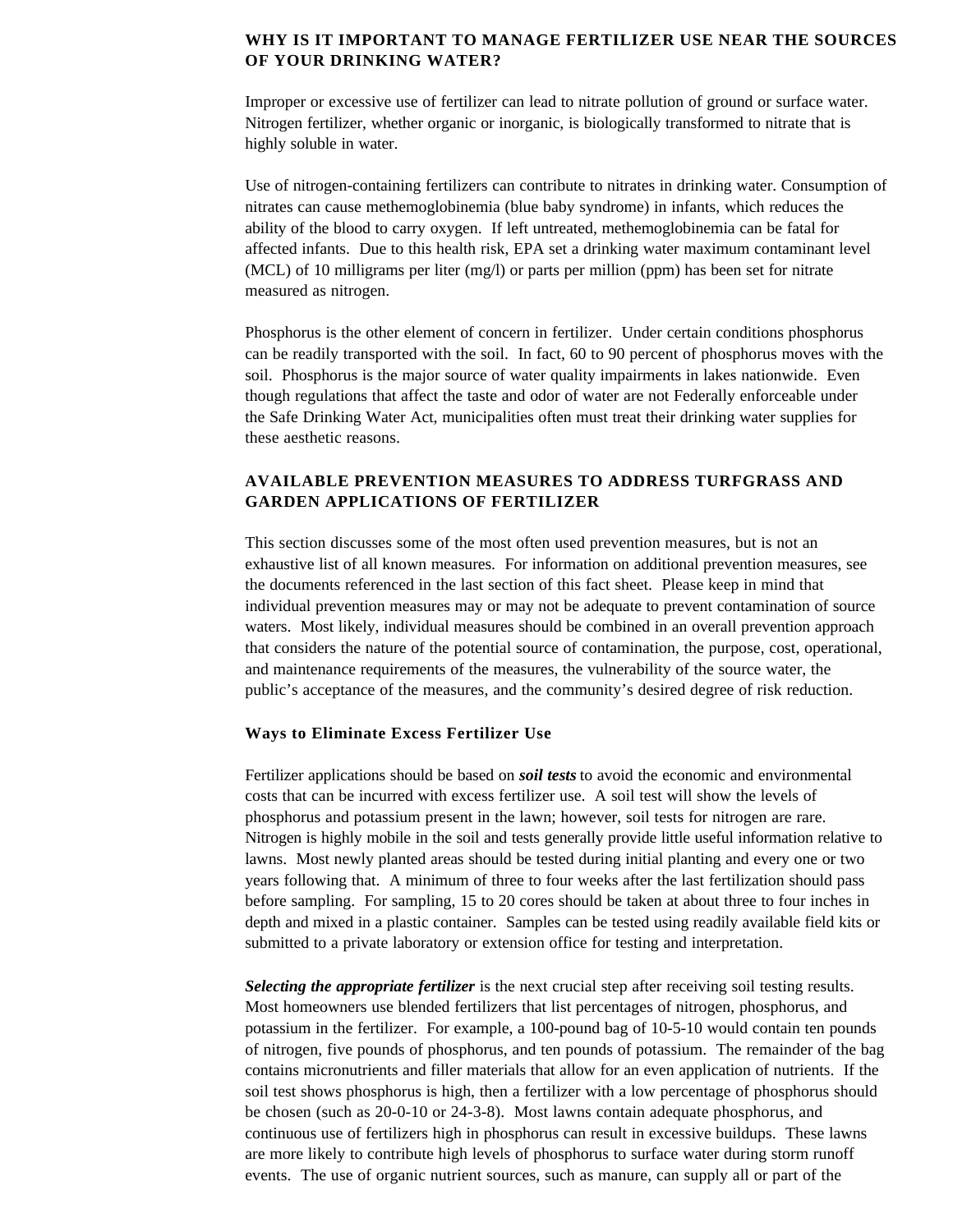nitrogen, phosphorus, and potassium needs for turfgrass and gardens. However, organic fertilizers can also cause excessive nutrient loads if improperly applied.

*Nitrogen should be applied as recommended* for the type of grass being grown. It is often recommended that 1,000 square feet of lawn requires 0.5 pounds of nitrogen per month of

active growth. A good rule is never to apply more than one pound of nitrogen fertilizer per 1,000 square feet of lawn in any one application. For vegetable and flower gardens only 0.1 to 0.2 pounds of nitrogen per 100 square feet should be applied per year, although corn, tomatoes, and cole crops may require more.

To help maintain a healthy lawn it is best to mow frequently at a height of 2.5 to 3 inches. *Grass clippings should remain* on the lawn to decompose



Native plants

and recycle nutrients back to the lawn. By leaving grass clippings on the lawn, nitrogen applications can be reduced by 30 to 40 percent. Mulching lawnmower



Wherever possible, *low maintenance, native plants and grasses should be planted* to minimize the use of fertilizer. Plants that are adapted to the local soils require less fertilization and watering (for example, xeriscaping is a landscaping method to minimize the use of water in dry climates). In fact, these practices can reduce required lawn maintenance up to 50 percent. Local planting suggestions may be obtained from State and county extension offices and Web sites.

## **Proper Fertilizer Application**

The use of an *appropriate form of nitrogen* fertilizer can reduce the potential for leaching and runoff problems. Quick-release fertilizers should be used on heavy clay or compacted soils, because the longer a fertilizer granule remains intact, the greater the chances it will be washed away into surface water. On sandy soils, however, nitrogen can leach through the soil quickly. On these soils, slow-release nitrogen sources provide soluble nitrogen over a period of time so a large concentration of nitrogen is not made available for leaching. Fertilizer bags are generally labeled as a ratio of water-insoluble nitrogen (WIN) slow-release fraction, to water-soluble nitrogen (WSN) quick-release fraction. A large WIN/WSN ratio indicates a high percentage of slow-release nitrogen is contained in the product.

While the *proper time of year to fertilize* varies by location, applying a smaller amount of fertilizer at a higher frequency is often best. Eliminating excess nutrients in soil reduces the chances of polluting surface runoff and ground water. Ideally, fertilizer application should be timed to coincide as closely as possible to the period of maximum uptake and growth. The most active growth periods are spring and fall in cool climates and early and late summer in warm climates. Avoid fertilizer applications before heavy rains.

Core compacted soils before *applying fertilizer to insure incorporation*. In all types of soil, it is always best to incorporate organic fertilizers into the lawn. When the phosphorus in organic fertilizer remains on top of the soil it has an increased chance of washing away during heavy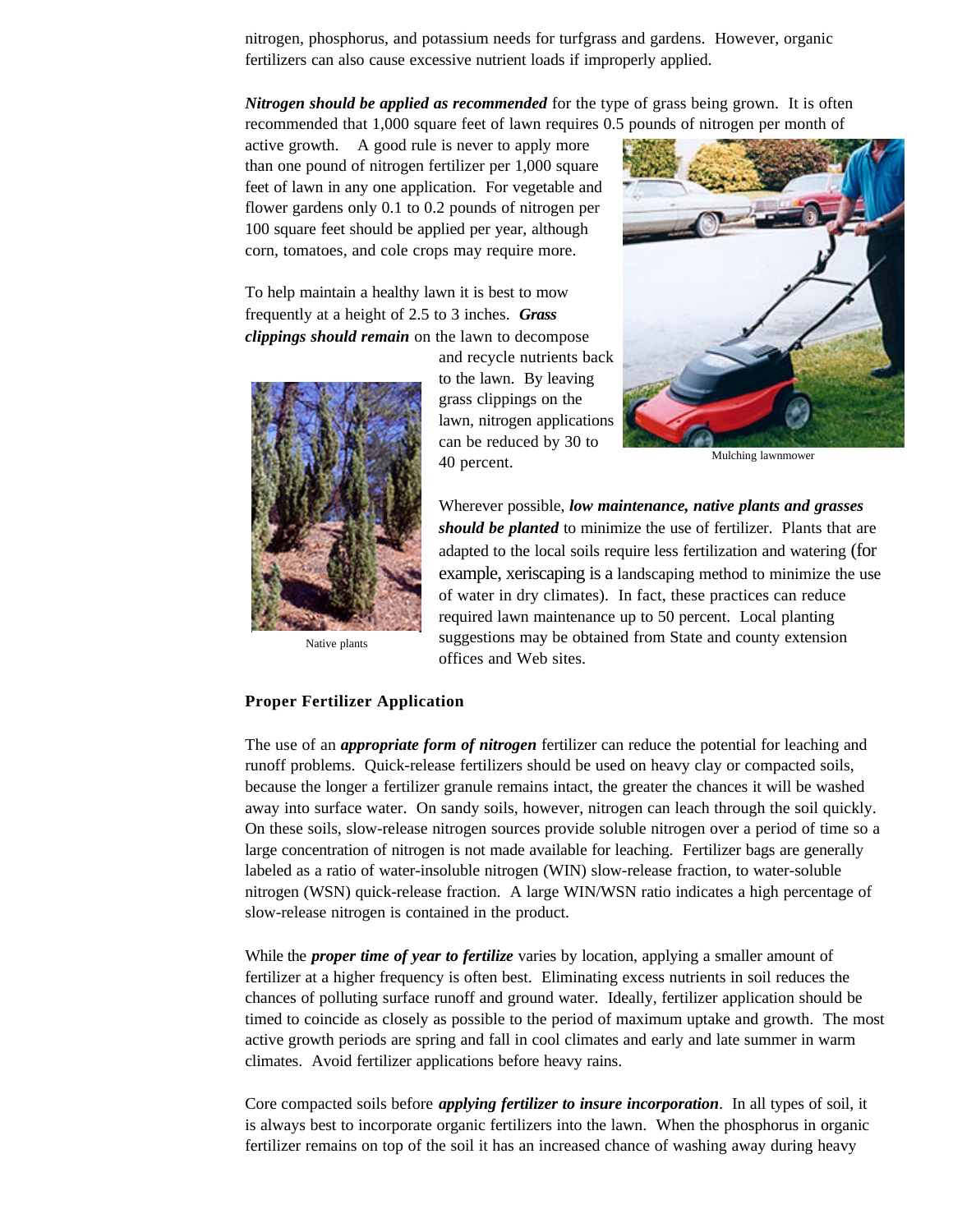rains. Fertilizer should never be applied to frozen ground, and also should be limited on slopes and areas with high runoff or overland flow.

It is important to *irrigate* with ¼ to ½ inch of water immediately after application of phosphorus or water-soluble nitrogen fertilizer. Afterwards, the key is to add only enough water to compensate for that removed by plant uptake and evaporation; this will minimize potential pollution problems from runoff and leaching. Over-watering can increase nitrogen loss five to 11 times the amount lost when proper watering strategies are used. Soaker hoses and trickle or



drip irrigation systems are preferred alternatives to sprinkler systems. These systems deliver water at lower rates, which can conserve water, increase the volume infiltrated, and reduce surface runoff.

To ensure the proper amount of fertilizer is applied, *spreaders should be properly calibrated*. As spreaders get older, settings gradually change because of wear and tear. Regular cleaning and lubrication of the spreader will help it perform properly. Labels on fertilizer

bags often list the proper spreader settings for different types of spreaders. In general, drop spreaders are slower and more precise than rotary spreaders. Drop spreaders should be used near bodies of water because rotary spreaders can easily cast granules into the water bodies.

*Buffer strips or filter strips* can be created to slow runoff and help filter nitrogen and phosphorus from runoff. Buffers to runoff can be created simply by avoiding consistent mowing near water bodies. Additionally, natural deep-rooted vegetation can be planted to enhance nutrient filtering. Soil is held in place by the root systems of these plants. This decreases the velocity of runoff and helps prevent erosion near sources of surface water. The vegetation and soil strain and filter sediments, nutrients, and chemicals. For more information on buffer strips and filter strips see the fact sheet on storm water runoff.

#### **Fertilizer Storage and Handling**

Closely follow label directions when storing and handling fertilizer and when disposing empty containers. Stored dry fertilizer poses little threat to ground water as long as it is kept dry. Therefore, stored fertilizer should be kept covered to keep precipitation off. Keep bags on pallets to reduce the possibility of water damage.

Fill spreaders on hard or paved surfaces where spills can be cleaned up easily by sweeping or scooping up the spilled granules.

#### **Additional Prevention Measures for Golf Courses**

Golf course fairways, tees, and greens should be located where the seasonal water table is not excessively high. Fertilizer movement will be lowest on these sites.

State or local governments can produce guidelines for the design and maintenance of golf courses. These guidelines can require golf course developers and managers to submit plans for approval that show how they intend to lessen the impact of the site on the natural resources of the area. Plan requirements could include ground water and surface water monitoring, and design specifications, such as vegetative buffers or erosion controls.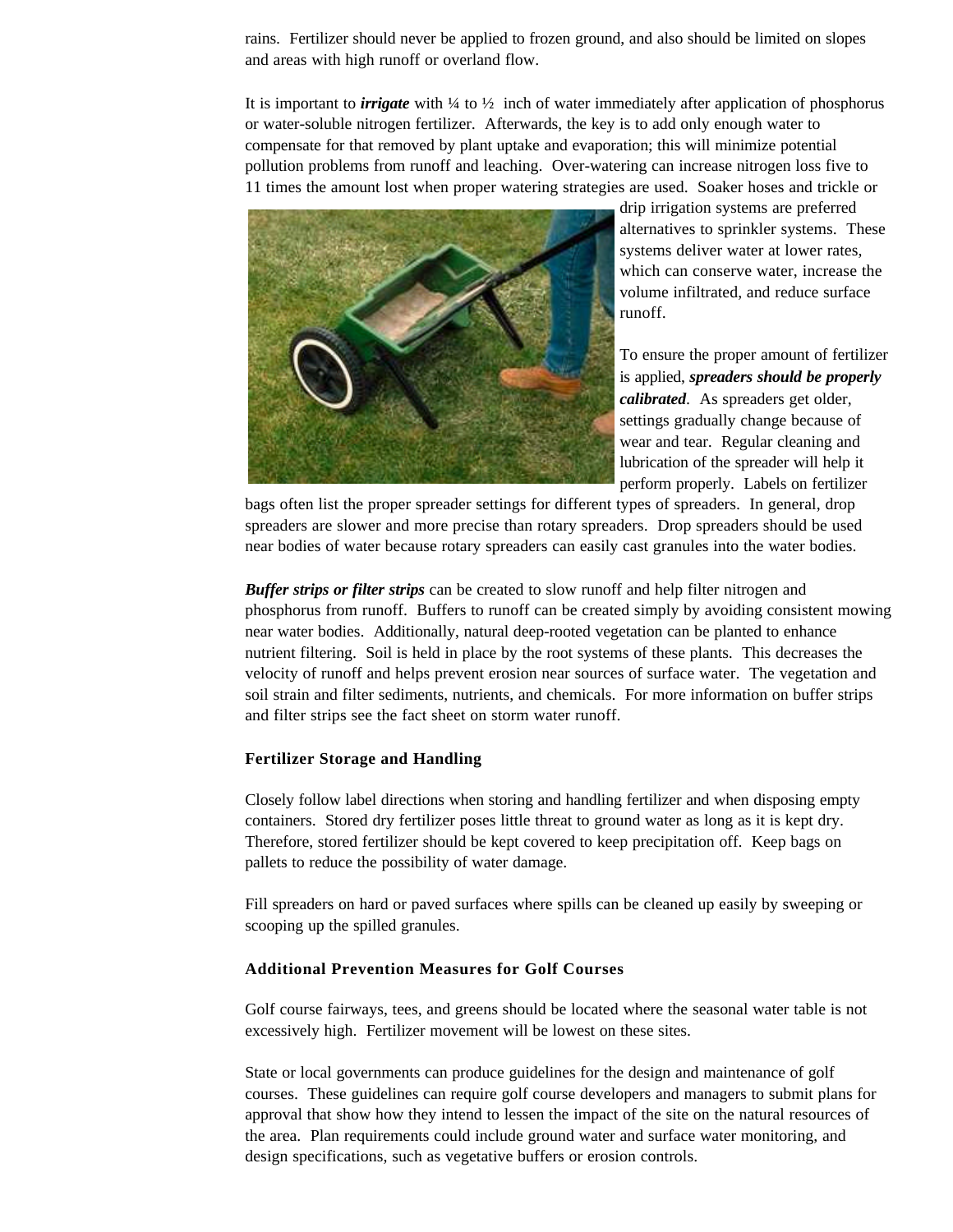#### **FOR ADDITIONAL INFORMATION**

These documents contain information on fertilizer use and best management practices. All sources are available for free on the Internet. See EPA's Guide to Source Water Information at www.epa.gov/safewater/protect/sources.html for a listing of resources on management measures. You can also contact your local Extension Service for more information.

Contact local government authorities in your area to see if there are ordinances in place to manage fertilizer use. Numerous examples of local source water protection-related ordinances for various potential contaminant sources can be found at: http://www.epa.gov/r5water/ordcom/ http://www.epa.gov/owow/nps/ordinance/ http://www.epa.gov/owow/nps/ordinance/links.htm

The following documents provide more detailed information on prevention measures for fertilizer use in lawns and gardens.

Home\*A\*Syst - University of Wisconsin. Retrieved May 22, 2001 from the World Wide Web: http://www.uwex.edu/homeasyst/

North Carolina Cooperative Extension Service. *Water Quality and Professional Lawn Care* (WQWM-155). (1995, September). Retrieved February 9, 2001 from the World Wide Web: http://www.ces.ncsu.edu/TurfFiles/pubs/wqwm155.html

Purdue University Extension Service. *Beneficial Lawn Care and Chemical Management*. (n.d). Retrieved February 12, 2001 from the World Wide Web: http://pasture.ecn.purdue.edu/~epados/lawn/src/title.htm

South Jersey Resource Conservation and Development Council, Inc. *Non-Point Pollution Prevention – Homeowner*. (n.d.). Retrieved February 9, 2001 from the World Wide Web: http://www.sjrcd.org/ce/erosion3.htm

University of Idaho, College of Agriculture. *Fertilizer BMPs for Your Lawn*. (1994, April). Water Quality Update, volume 4, number 2. Retrieved February 9, 2001 from the World Wide Web: http://www.uidaho.edu/wq/wqu/wqu42.html

University of Maryland – Cooperative Extension. *Information Central – Greenhouse, Nursery, Landscape, & Turf.* Retrieved May 22, 2001 from the World Wide Web: http://www.agnr.umd.edu/CES/greennursury.html

University of Minnesota Extension Service. *Fertilizer – Phosphorus and Water Pollution* (282). (1992). Retrieved February 12, 2001 from the World Wide Web: http://www.extension.umn.edu/info-u/environment/BD282.html

University of Minnesota Extension Service. *Preventing Pollution Problems from Lawn and Garden Fertilizers* (FO-2923-GO). (1999). Retrieved February 12, 2001 from the World Wide Web: http://www.extension.umn.edu/distribution/horticulture/DG2923.html

University of Minnesota Extension Service. *Turfgrass Management for Protecting Surface Water Quality* (BU-5726-GO). (1997). Retrieved February 12, 2001 from the World Wide Web: http://www.extension.umn.edu/distribution/horticulture/DG5726.html

University of Wisconsin – Extension. *Lawn and Garden Fertilizers* (GWQ002). (1999). Retrieved January 23, 2001 from the World Wide Web: http://www.cleanwater.uwex.edu/pubs/stewards/index.html